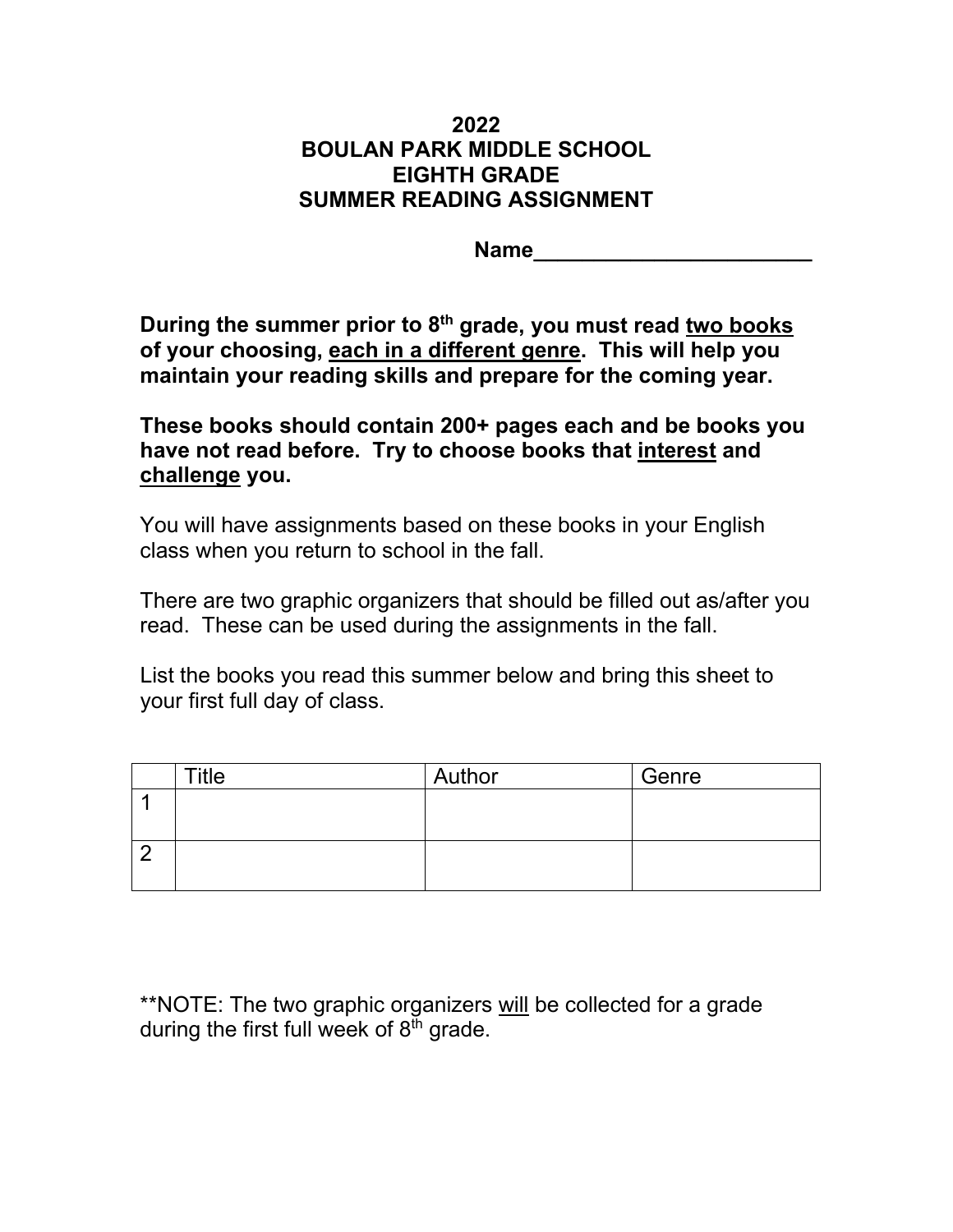English 8 - Name Quantum Company of the Company of the Company of the Company of the Company of the Company of the Company of the Company of the Company of the Company of the Company of the Company of the Company of the Co Summer Reading

## **Graphic Organizer for Choice Novel #1**

| <b>Directions:</b> As you read novel #1, complete the plot diagram noting key points in the story. |                     |                    |  |  |  |
|----------------------------------------------------------------------------------------------------|---------------------|--------------------|--|--|--|
| <b>Book Title:</b>                                                                                 | Author <sup>.</sup> | Genre <sup>.</sup> |  |  |  |